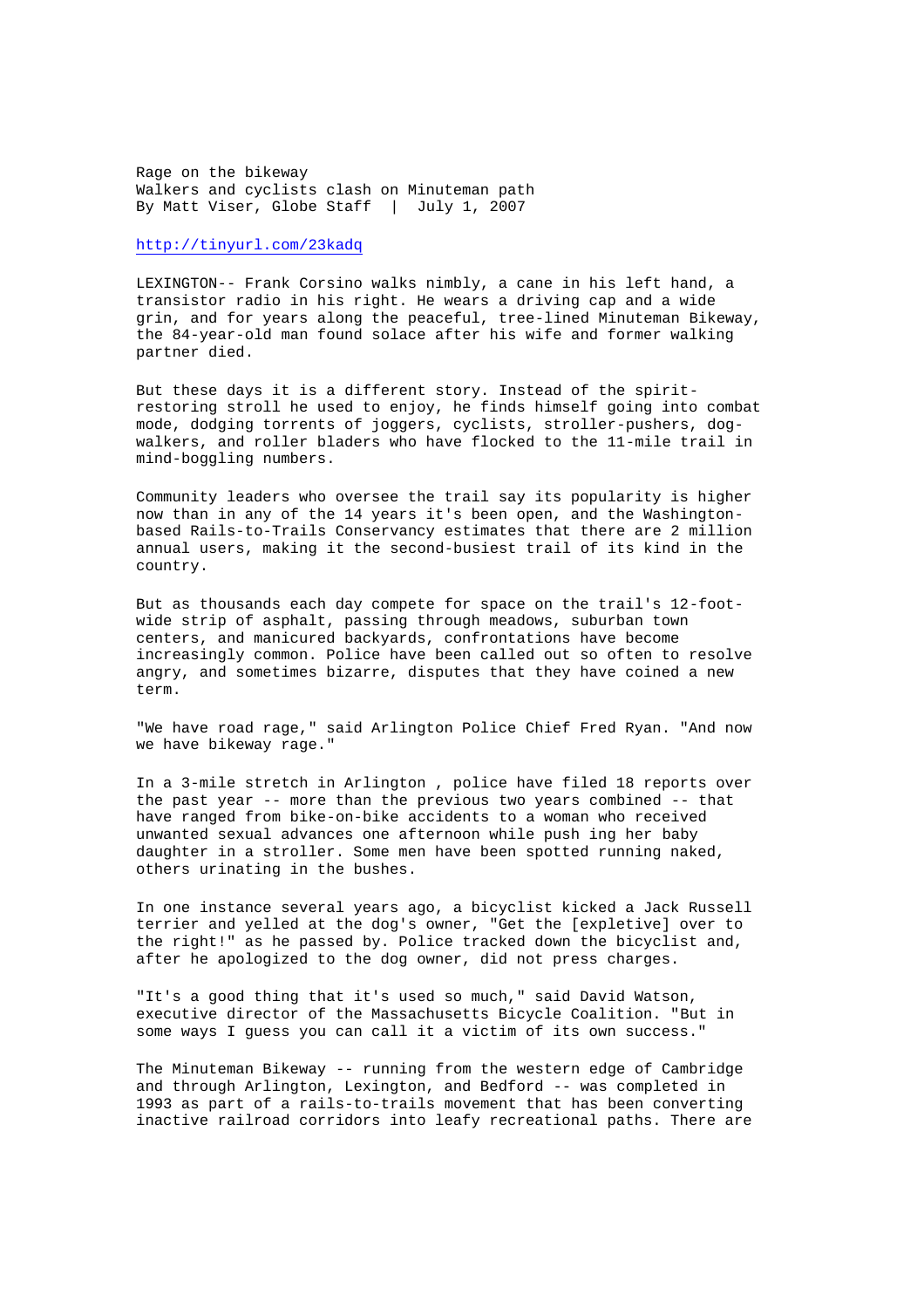28 such trails in Massachusetts, but people flock to the Minuteman because it is one of the few in the Boston area.

There are cyclists in full-body spandex suits, aerodynamic helmets, and titanium bikes that go fast enough to leave roadkill in their wake. There are roller bladers, swaying back and forth to music playing on headphones. There are dog-walkers, stroller-pushers, and frequent choruses of "On your left!" screamed by cyclists as they whiz by pedestrians.

There's a woman who walks a pet llama on a leash. A man used to ride his bike with a live parrot on his shoulder. Snapping turtles have been known to slow traffic to a standstill.

On weekdays, some subway commuters take the trail to Alewife Station in Cambridge. Pedestrians can be seen reading books as they walk, and a few cyclists chat on cellphones, one hand on the phone and another gripping the handlebars. On weekends, recreational users and families pour in from the suburbs, packing the parking lots near the path.

"My favorite part," said 6-year-old Jessica Poulin last week, "is stopping for ice cream."

Others were less sunny.

"The roller bladers are too wide," said Rachel Shanley, a biker, referring to the weaving stride of inline skaters. "They take up the whole path."

Similarly, inline skaters complain: "The bikers have this supremacy about them," said Peter Roy as he slid on a pair of roller blades. "They're pushing 30-35 miles per hour. They hit us, we're toast."

Other popular rail trails, such as the Washington and Old Dominion Trail in Virginia, have posted speed limits of 15 miles per hour and several dozen volunteers along the trail hand out warnings to speedsters. Newer trails are often wider than the Minuteman, and have separate lanes for walkers and joggers.

Construction to revamp the 22-mile Cape Cod Rail Trail was completed last month , adding amenities and traffic-easing measures including a bicycle round about, seating area, and information kiosks where several trails converge. That trail is now cited as a model trail in Massachusetts, though it has fewer users.

The Minuteman trail, which sits on a former MBTA railbed and roughly follows part of the route where Paul Revere rode in 1775 to alert the countryside of the imminent British invasion, is maintained by volunteer committees in each of the four communities the trail passes through. Police departments respond to reports along the path by sending armed officers out on mountain bikes.

The committees say they don't have the money to widen the path, create new traffic lanes, or monitor the speed and behavior of the